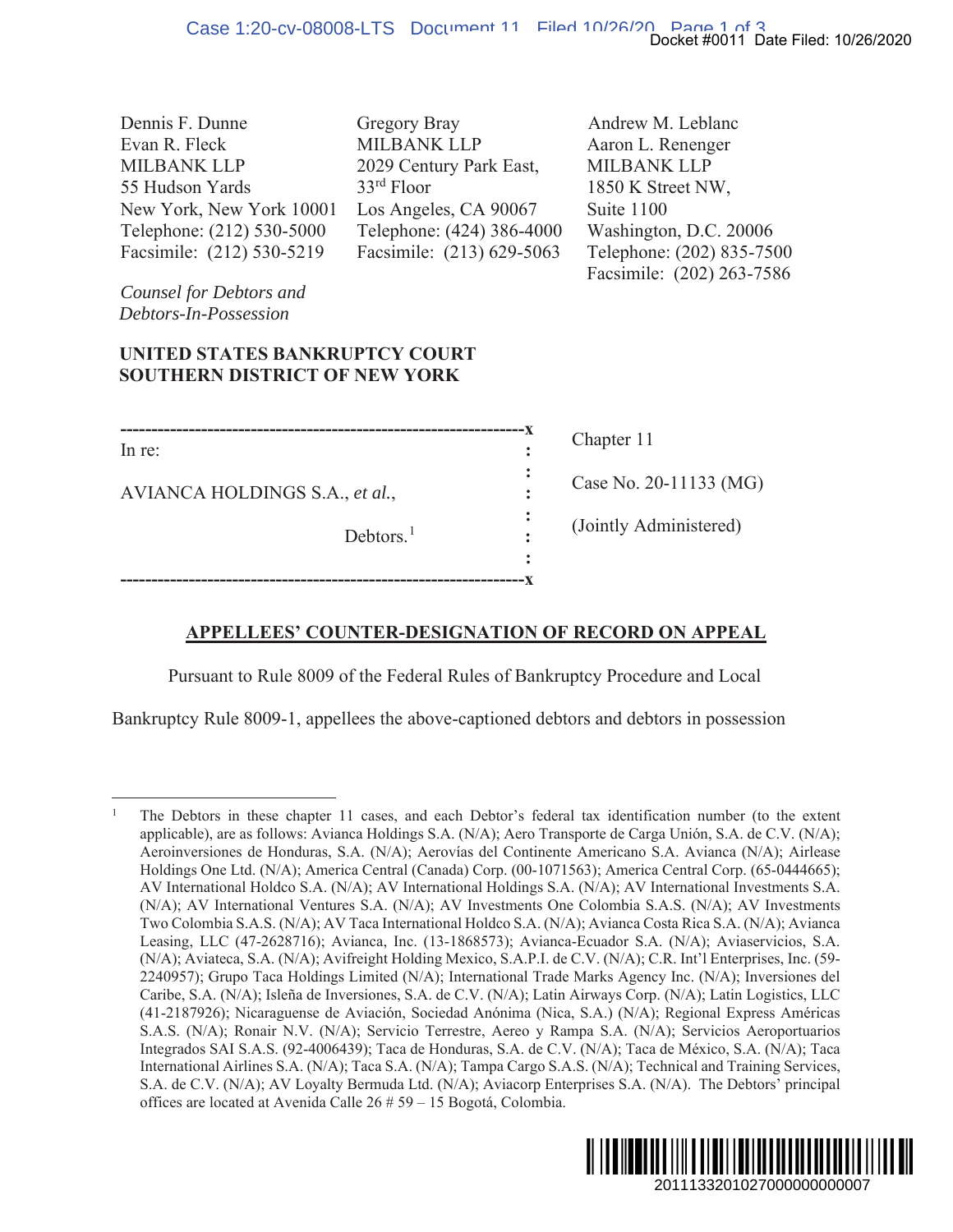#### Case 1:20-cv-08008-LTS Document 11 Filed 10/26/20 Page 2 of 3

(collectively, the "Debtors"), designate the following items to be included in the record on appeal from the Court's *Memorandum Opinion Granting in Part and Denying in Part Debtors' Motion to Reject the USAV Agreements* [ECF No. 850], in addition to those items designated by the appellants, the USAV Secured Lender Group [ECF No. 1014].

## **I. Items From the Main Docket of the Consolidated Chapter 11 Cases (No. 20-11133)**

| <b>ECF No.</b> | <b>Document Title</b>                                                                                                                              |  |
|----------------|----------------------------------------------------------------------------------------------------------------------------------------------------|--|
| 659            | <b>Stipulation and Order Regarding Briefing Schedule</b>                                                                                           |  |
|                | Order Establishing Procedures for Remote Evidentiary Hearing on August<br>26, 2020 in Connection with Debtors' Motion for an Order Granting Relief |  |
| 739            | with Respect to Contested Motion                                                                                                                   |  |
|                | Motion of the USAV Secured Lender Group for Partial Stay of Rejection                                                                              |  |
| 1081           | <b>Order Pending Appeal</b>                                                                                                                        |  |
|                | USAV flow Limited's Joinder to Motion of the USAV Secured Lender                                                                                   |  |
| 1083           | Group for Partial Stay of Rejection Order Pending Appeal                                                                                           |  |
|                | Notice of Rescheduled Hearing on Motion of the USAV Secured Lender                                                                                 |  |
| 1087           | Group for Partial Stay of Rejection Order Pending Appeal                                                                                           |  |

## **II. Items From the Docket of the Related Adversary Proceeding (Adv. No. 20-01189)**

| <b>Adversary</b><br>Proceeding<br><b>ECF No.</b> | <b>Document Title</b>                                                    |  |
|--------------------------------------------------|--------------------------------------------------------------------------|--|
|                                                  | Stipulation and Statement for an Order Enlarging the Time Under Which    |  |
| 5                                                | Defendant Must Respond to the Complaint                                  |  |
|                                                  | Order Enlarging the Time Under Which Defendant Must Respond to           |  |
| 6                                                | Complaint                                                                |  |
|                                                  | Amended Stipulation and Agreement for an Order Enlarging the Time        |  |
| 7                                                | Under Which Defendant Must Respond to the Complaint                      |  |
|                                                  | Amended Order Enlarging the Time Under Which Defendant Must              |  |
| 8                                                | <b>Respond to Complaint</b>                                              |  |
| 19                                               | Stipulation and Agreed Order Regarding Briefing Schedule                 |  |
|                                                  | Notice of Adjournment of Hearing on USAV flow Limited's Motion to        |  |
| 21                                               | Dismiss Complaint                                                        |  |
| 26                                               | Memorandum of Law in Opposition to Defendant's Motion to Dismiss         |  |
|                                                  | Declaration of Jaime Alberto Arrubla-Paucar in Support of Debtors'       |  |
| 27                                               | Memorandum of Law in Opposition to Defendant's Motion to Dismiss         |  |
|                                                  | Joinder of the Official Committee of Unsecured Creditors to the Debtors' |  |
| 28                                               | Opposition to Defendant's Motion to Dismiss                              |  |